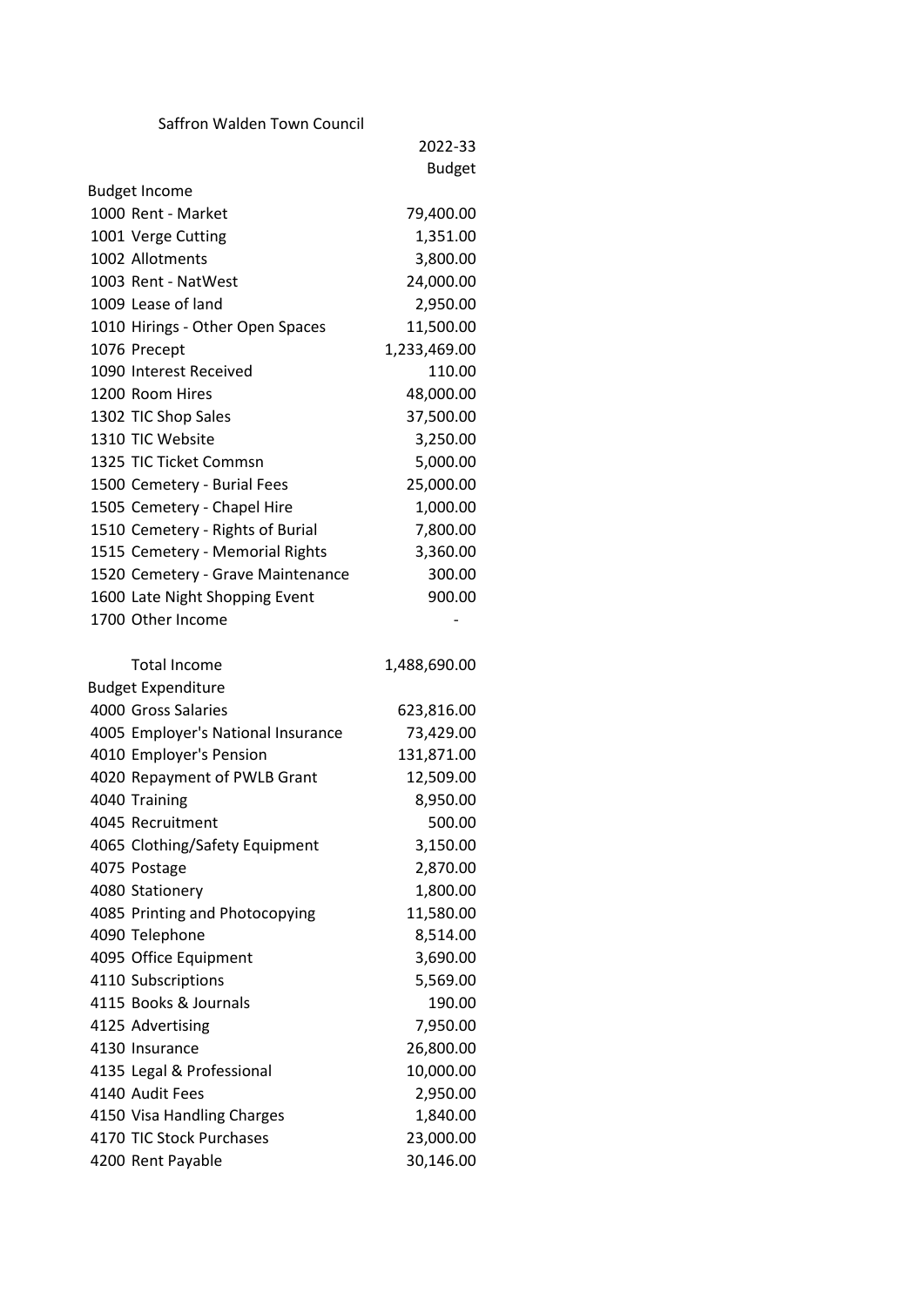|           | 4205 Rates                          | 38,839.00 |
|-----------|-------------------------------------|-----------|
|           | 4210 Cleaning                       | 5,500.00  |
|           | 4215 Electricity                    | 17,852.00 |
| 4220 Gas  |                                     | 5,924.00  |
|           | 4225 Water/Sewerage                 | 5,750.00  |
|           | 4250 PPL/PRS/PEL Licences           | 1,915.00  |
|           | 4270 Maintenance -Planned           | 50,377.00 |
|           | 4279 Contract Work 3rd Party        | 14,559.00 |
|           | 4300 IT Support Contracts           | 18,907.00 |
|           | 4315 Software Licences              | 1,786.00  |
|           | 4330 CCTV Line Charges              | 13,000.00 |
|           | 4350 Equipment                      | 10,000.00 |
|           | 4405 Vehicle Maintenance            | 7,500.00  |
|           | 4410 Vehicle Tax                    | 1,960.00  |
|           | 4412 Vehicle Insurance              | 6,100.00  |
| 4415 Fuel |                                     | 6,300.00  |
|           | 4430 Waste Carriers Licence         | 300.00    |
|           | 4440 Street Furniture Maintenance   | 4,000.00  |
|           | 4490 Tree Work                      | 7,400.00  |
|           | 4500 Flowers/Plants                 | 6,600.00  |
|           | 4530 Cllrs Training, Travel, Subsis | 500.00    |
|           | 4540 Robes Repair/Cleaning          | 200.00    |
|           | 4545 Mayoral Allowance              | 3,000.00  |
|           | 4550 Remembrance Events             | 2,000.00  |
|           | 4551 Christmas Events               | 6,000.00  |
|           | 4555 Civic Events                   | 4,660.00  |
|           | 4595 Uttlesford Community Transport | 8,500.00  |
| 4600 CAB  |                                     | 12,000.00 |
|           | 4605 Small Grants Scheme            | 5,000.00  |
|           | 4607 Resilience Fund                | 5,000.00  |
|           | 4613 Health & Safety                | 3,050.00  |
|           | 4615 Christmas Lights               | 34,500.00 |
|           | 4625 Youth Project                  | 10,000.00 |
|           | 4640 Hall Hire Grants               | 5,000.00  |
|           | 4645 PCSO                           | 19,491.00 |
|           | 4650 Inflation Adjustment           | 7,146.00  |
|           | 9000 ER: S106 Crabtrees Square 311  |           |
|           | 9010 ER: Election Costs 312         | 6,000.00  |
|           | 9015 ER: Rates Reserve 348          |           |
|           | 9020 ER: Town Hall Improvements     | 10,000.00 |
|           | 9023 ER: Town Hall Lift Replacemen  | 30,000.00 |
|           | 9025 ER: Town Hall Boilers 320      | 2,000.00  |
|           | 9040 ER: S106LWR                    |           |
|           | 9050 ER: CCTV Maintenance 316       |           |
|           | 9070 ER: Town Hall Exterior Dec 318 | 5,000.00  |
|           | 9100 ER: Culvert Dutch Grdn BEG     | 1,000.00  |
|           | 9110 ER: Battle Ditches 323         |           |